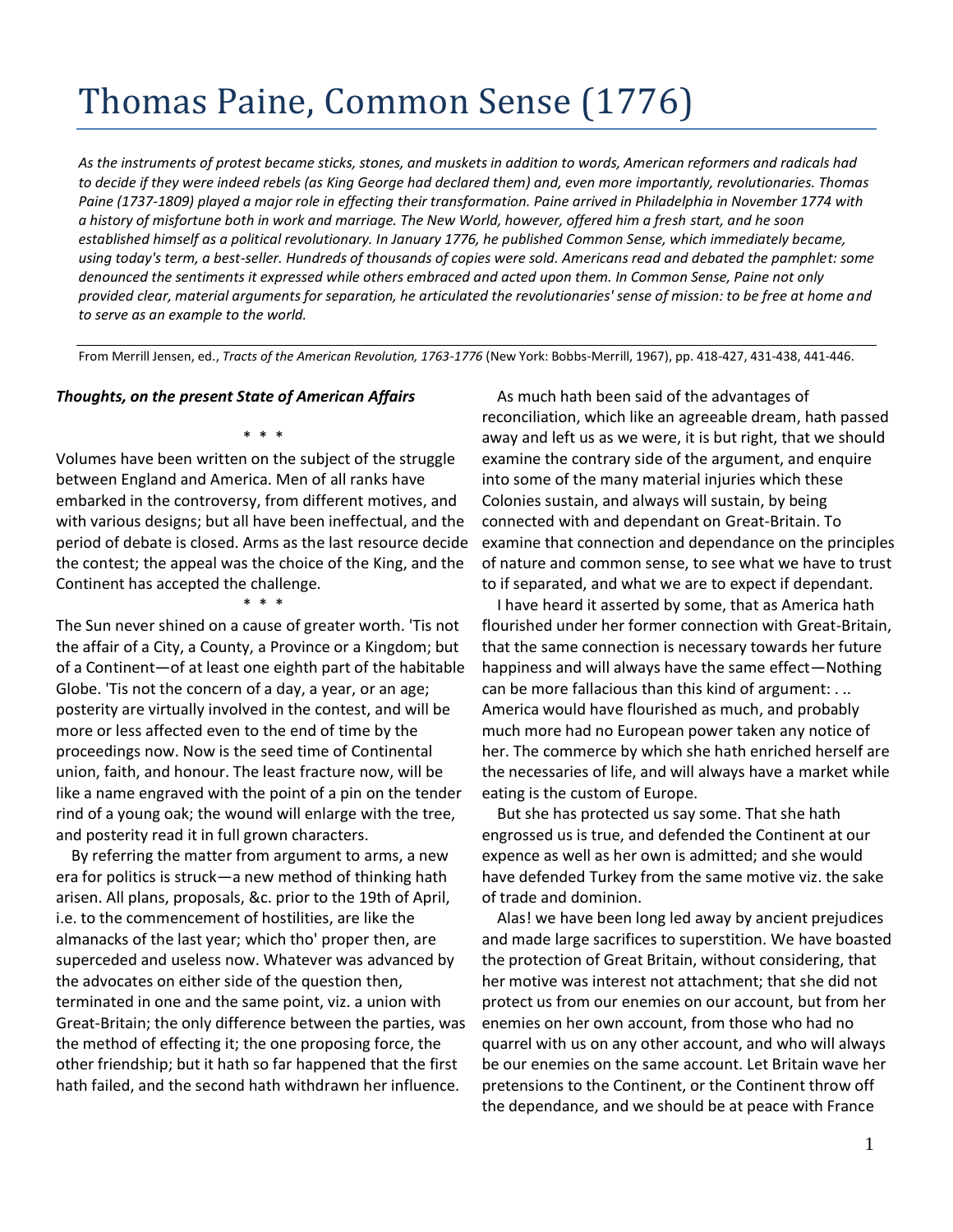and Spain were they at war with Britain. The miseries of Hanover last war ought to warn us against connections.

 It hath lately been asserted in parliament, that the Colonies have no relation to each other but through the Parent Country, i.e. that Pennsylvania and the Jerseys and so on for the rest, are sister Colonies by the way of England; this is certainly a very roundabout way of proving relationship, but it is the nearest and only true way of proving enmity (or enemyship, if I may so call it.) France and Spain never were, nor perhaps ever will be our enemies as Americans but as our being the subjects of Great Britain.

 But Britain is the parent country say some. Then the more shame upon her conduct. Even brutes do not devour their young, nor savages make war upon their families; wherefore the assertion if true, turns to her reproach; but it happens not to be true, or only partly so, and the phrase, parent or mother country, hath been jesuitically adopted by the King and his parasites, with a low papistical design of gaining an unfair bias on the credulous weakness of our minds. Europe and not England is the parent country of America. This new World hath been the asylum for the persecuted lovers of civil and religious liberty from every part of Europe. Hither have they fled, not from the tender embraces of the mother, but from the cruelty of the monster; and it is so far true of England, that the same tyranny which drove the first emigrants from home, pursues their descendants still.

\* \* \*

Much hath been said of the united strength of Britain and the Colonies, that in conjunction they might bid defiance to the world: But this is mere presumption, the fate of war is uncertain, neither do the expressions mean any thing, for this Continent would never suffer itself to be drained of inhabitants, to support the British Arms in either Asia, Africa, or Europe.

 Besides, what have we to do with setting the world at defiance? Our plan is commerce, and that well attended to, will secure us the peace and friendship of all Europe, because it is the interest of all Europe to have America a free port. Her trade will always be a protection, and her barrenness of gold and silver will secure her from invaders.

 I challenge the warmest advocate for reconciliation, to shew, a single advantage that this Continent can reap, by being connected with Great Britain. I repeat the challenge, not a single advantage is derived. Our corn will fetch its price in any market in Europe and our imported goods must be paid for buy them where we will.

 But the injuries and disadvantages we sustain by that connection, are without number, and our duty to mankind at large, as well as to ourselves, instruct us to renounce the

alliance: because any submission to, or dependance on Great Britain, tends directly to involve this Continent in European wars and quarrels. As Europe is our market for trade, we ought to form no political connection with any part of it.' Tis the true interest of America, to steer clear of European contentions, which she never can do, while by her dependance on Britain, she is made the make-weight in the scale of British politics.

 Europe is too thickly planted with Kingdoms, to be long at peace, and whenever a war breaks out between England and any foreign power, the trade of America goes to ruin, because of her connection with Britain. The next war may not turn out like the last, and should it not, the advocates for reconciliation now, will be wishing for separation then, because neutrality in that case, would be a safer convoy than a man of war. Every thing that is right or reasonable pleads for separation. The blood of the slain, the weeping voice of nature cries. 'Tis TIME TO PART. Even the distance at which the Almighty hath placed England and America, is a strong and natural proof, that the authority of the one over the other, was never the design of Heaven. The time likewise at which the Continent was discovered, adds weight to the argument, and the manner in which it was peopled encreases the force of it. The Reformation was preceded by the discovery of America as if the Almighty graciously meant to open a sanctuary to the persecuted in future years, when home should afford neither friendship nor safety.

 The authority of Great Britain over this Continent is a form of Government which sooner or later must have an end….

 Though I would carefully avoid giving unnecessary offence, yet I am inclined to believe, that all those who espouse the doctrine of reconciliation, may be included within the following descriptions. Interested men who are not to be trusted, weak men who cannot see, prejudiced men who will not see, and a certain set of moderate men who think better of the European world than it deserves; and this last class, by an ill-judged deliberation, will be the cause of more calamities to this Continent, than all the other three.

 It is the good fortune of many to live distant from the scene of present sorrow; the evil is not sufficiently brought to their doors to make them feel the precariousness with which all American property is possessed. But let our imaginations transport us for a few moments to Boston; that seat of wretchedness will teach us wisdom, and instruct us for ever to renounce a power in whom we can have no trust. The inhabitants of that unfortunate city who but a few months ago were in ease and affluence, have now no other alternative than to stay and starve, or turn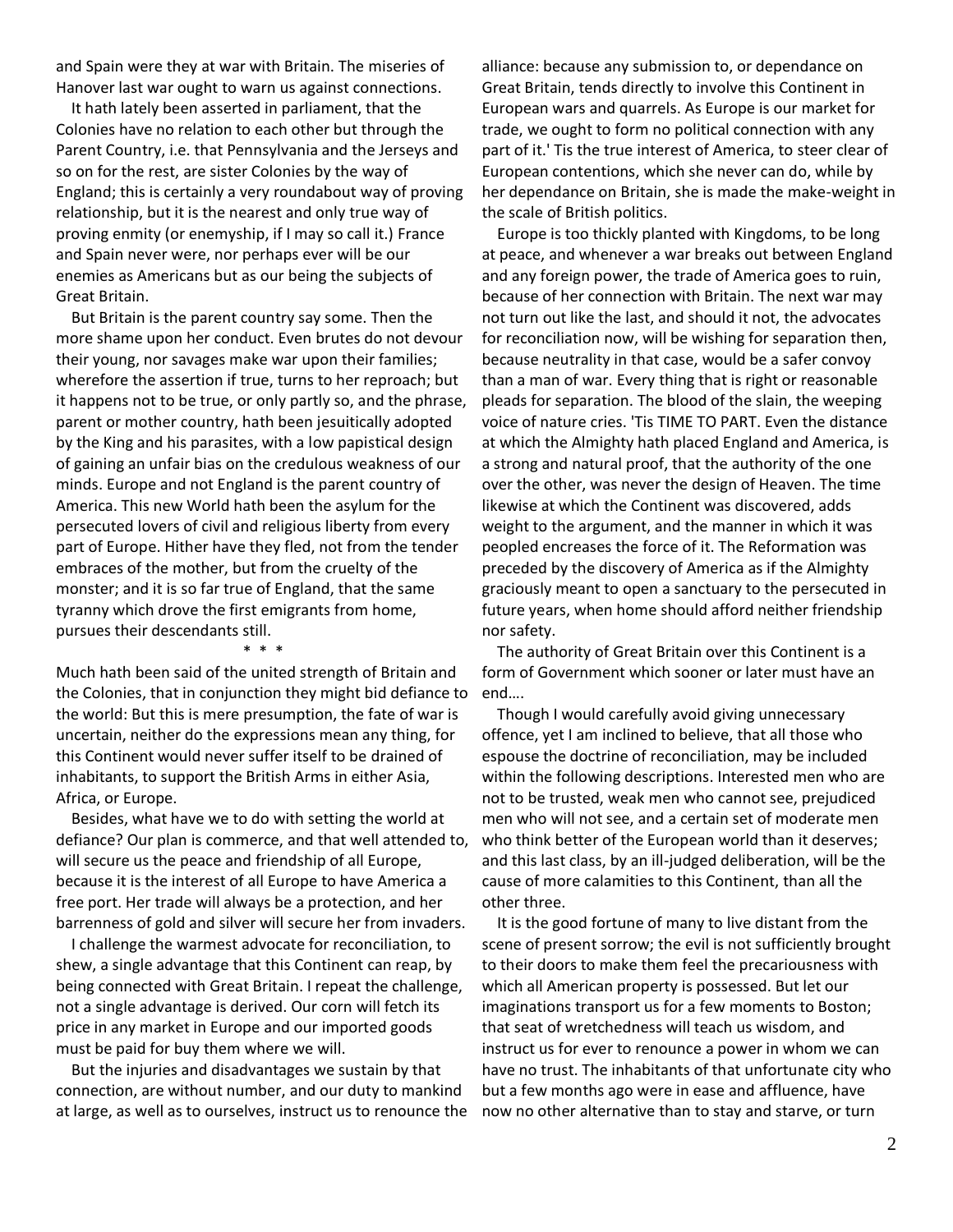out to beg. Endangered by the fire of their friends if they continue within the city, and plundered by government if they leave it. In their present condition they are prisoners without the hope of redemption, and in a general attack for their relief, they would be exposed to the fury of both armies.

 Men of passive tempers look somewhat lightly over the offences of Britain, and still hoping for the best, are apt to call out: Come, come, we shall he friends again for all this. But examine the passions and feelings of mankind: bring the doctrine of reconciliation to the touchstone of nature, and then tell me, whether you can hereafter love, honour, and faithfully serve the power that hath carried fire and sword into your land? . . .

 …'Tis not in the power of England or of Europe to conquer America, if she doth not conquer herself by delay and timidity. The present winter is worth an age if rightly employed, but if lost or neglected, the whole Continent will partake of the misfortune; and there is no punishment which that man doth not deserve, be he who, or what, or where he will, that may be the means of sacrificing a season so precious and useful.

\* \* \*

Every quiet method for peace hath been ineffectual. Our prayers have been rejected with disdain; and hath tended to convince us that nothing flatters vanity or confirms obstinacy in Kings more than repeated petitioning—and nothing hath contributed more, than that very measure, to make the Kings of Europe absolute. Witness Denmark and Sweden. Wherfore, since nothing but blows will do, for God's sake let us come to a final separation, and not leave the next generation to be cutting throats under the violated unmeaning names of parent and child.

 To say they will never attempt it again is idle and visionary, we thought so at the repeal of the stamp-act, yet a year or two undeceived us; as well may we suppose that nations which have been once defeated will never renew the quarrel.

 As to government matters 'tis not in the power of Britain to do this Continent justice: the business of it will soon be too weighty and intricate to be managed with any tolerable degree of convenience, by a power so distant from us, and so very ignorant of us; for if they cannot conquer us, they cannot govern us. To be always running three or four thousand miles with a tale or a petition, waiting four or five months for an answer, which when obtained requires five or six more to explain it in, will in a few years be looked upon as folly and childishness—There was a time when it was proper, and there is a proper time for it to cease.

 Small islands not capable of protecting themselves are the proper objects for government to take under their

care: but there is something very absurd, in suppossing a Continent to be perpetually governed by an island. In no instance hath nature made the satellite larger than its primary planet, and as England and America with respect to each other reverse the common order of nature, it is evident they belong to different systems. England to Europe: America to itself.

\* \* \*

If there is any true cause of fear respecting independance, it is because no plan is yet laid down….

 …Let a Continental Conference be held in the following manner, and for the following purpose.

 A Committee of twenty six members of Congress, viz. Two for each Colony. Two Members from each House of Assembly, or Provincial Convention; and five Representatives of the people at large, to be chosen in the capital city or town of each Province, for, and in behalf of the whole Province, by as many qualified voters as shall think proper to attend from all parts of the Province for that purpose: or if more convenient, the Representatives may be chosen in two or three of the most populous parts thereof. In this conference thus assembled, will be united the two grand principles of business, knowledge and power. The Members of Congress, Assemblies, or Conventions, by having had experience in national concerns, will be able and useful counsellors, and the whole, by being impowered by the people, will have a truly legal authority.

 The conferring members being met, let their business be to frame a Continental Charter, or Charter of the United Colonies; (answering, to what is called the Magna Charta of England) fixing the number and manner of choosing Members of Congress, Members of Assembly, with their date of sitting, and drawing the line of business and jurisdiction between them: Always remembering, that our strength is Continental not Provincial. Securing freedom and property to all men, and above all things, the free exercise of religion, according to the dictates of conscience; with such other matters as is necessary for a charter to contain. Immediately after which, the said conference to dissolve, and the bodies which shall be chosen conformable to the said charter, to be the Legislators and Governors of this Continent, for the time being: Whose peace and happiness, may GOD preserve. AMEN.

\* \* \*

But where say some is the King of America? I'll tell you friend, he reigns above; and doth not make havoc of mankind like the Royal Brute of Great Britain. Yet that we may not appear to be defective even in earthly honours, let a day be solemnly set a part for proclaiming the Charter; let it be brought forth placed on the Divine Law, the Word of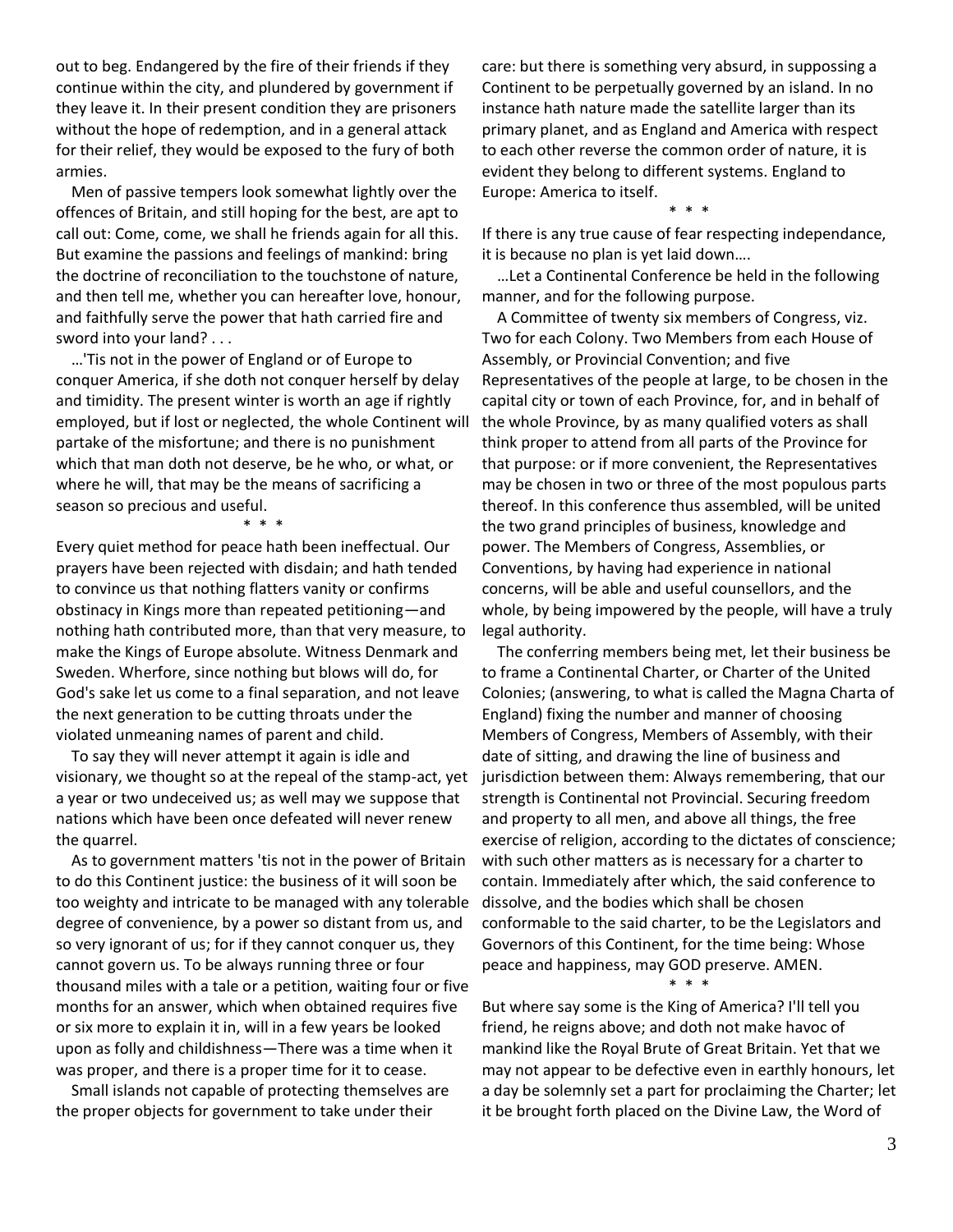God; let a crown be placed thereon, by which the world may know, that so far as we approve of monarchy, that in America THE LAW IS KING. For as in absolute governments the King is law, so in free countries the law ought to be king; and there ought to be no other. But lest any ill use should afterwards arise, let the Crown at the conclusion of the ceremony be demolished, and scattered among the people whose right it is.

 A government of our own is our natural right: and when a man seriously reflects on the pre-cariousness of human affairs, he will become convinced, that it is infinitely wiser and safer, to form a constitution of our own, in a cool deliberate manner, while we have it in our power, than to trust such an interesting event to time and chance. . . . \* \* \*

O ye that love mankind! Ye that dare oppose not only the tyranny but the tyrant, stand forth! Every spot of the old world is over-run with oppression. Freedom hath been hunted round the Globe. Asia and Africa have long expelled her. Europe regards her like a stranger, and England hath given her warning to depart. O! receive the fugitive, and prepare in time an asylum for mankind.

## *Of the Present Ability of America, With Some Miscellaneous Reflections.*

'Tis not in numbers but in unity that our great strength lies: yet our present numbers are sufficient to repel the force of all the world. The Continent hath at this time the largest disciplined army of any power under Heaven: and is just arrived at that pitch of strength, in which no single Colony is able to support itself, and the whole, when united, is able to do any thing... .

\* \* \*

The debt we may contract doth not deserve our regard if the work be but accomplished. No nation ought to be without a debt. A national debt is a national bond: and when it bears no interest is in no case a grievance. Britain is as in individuals. It might be difficult, if not impossible to oppressed with a debt of upwards of one hundred and forty millions sterling, for which she pays upwards of four millions interest. And as a compensation for her debt, she has a large navy; America is without debt, and without a navy; but for the twentieth part of the English national debt, could have a navy as large again. .. .

 No country on the globe is so happily situated, or so internally capable of raising a fleet as America. Tar, timber, iron, and cordage are her natural produce. We need go abroad for nothing. Whereas the Dutch, who make large profits by hiring out their ships of war to the Spaniards and Portuguese, are obliged to import most of the materials they use. We ought to view the building a fleet as an article

of commerce, it being the natural manufactory of this country.' Tis the best money we can lay out. A navy when finished is worth more than it cost: And is that nice point in national policy, in which commerce and protection are united. Let us build; if we want them not, we can sell; and by that means replace our paper currency with ready gold and silver.

\* \* \*

In point of safety, ought we to be without a fleet? We are not the little people now, which we were sixty years ago, at that time we might have trusted our property in the streets, or fields rather, and slept securely without locks or bolts to our doors and windows. The case now is altered, and our methods of defence, ought to improve with our en-crease of property. . . .

 Another reason why the present time is preferable to all others is, that the fewer our numbers are, the more land there is yet unoccupied, which instead of being lavished by the king on his worthless dependants, may be hereafter applied, not only to the discharge of the present debt, but to the constant support of government. No nation under Heaven hath such an advantage as this.

 The infant state of the Colonies, as it is called, so far from being against, is an argument in favour of independance. We are sufficiently numerous, and were we more so, we might be less united.' Tis a matter worthy of observation, that the more a country is peopled, the smaller their armies are. In military numbers the ancients far exceeded the moderns: and the reason is evident, for trade being the consequence of population, men become too much absorbed thereby to attend to any thing else. Commerce diminishes the spirit both of Patriotism and military defence. And history sufficiently informs us that the bravest achievements were always accomplished in the non-age of a nation. With the encrease in commerce, England hath lost its spirit. .. .

 Youth is the seed time of good habits as well in nations form the Continent into one Government half a century hence. The vast variety of interests occasioned by an increase of trade and population would create confusion. Colony would be against Colony. Each being able would scorn each others assistance: and while the proud and foolish gloried in their little distinctions, the wise would lament that the union had not been formed before. Wherefore, the present time is the true time for establishing it. The intimacy which is contracted in infancy, and the friendship which is formed in misfortune, are of all others, the most lasting and unalterable. Our present union is marked with both these characters: we are young and we have been distressed; but our concord hath withstood